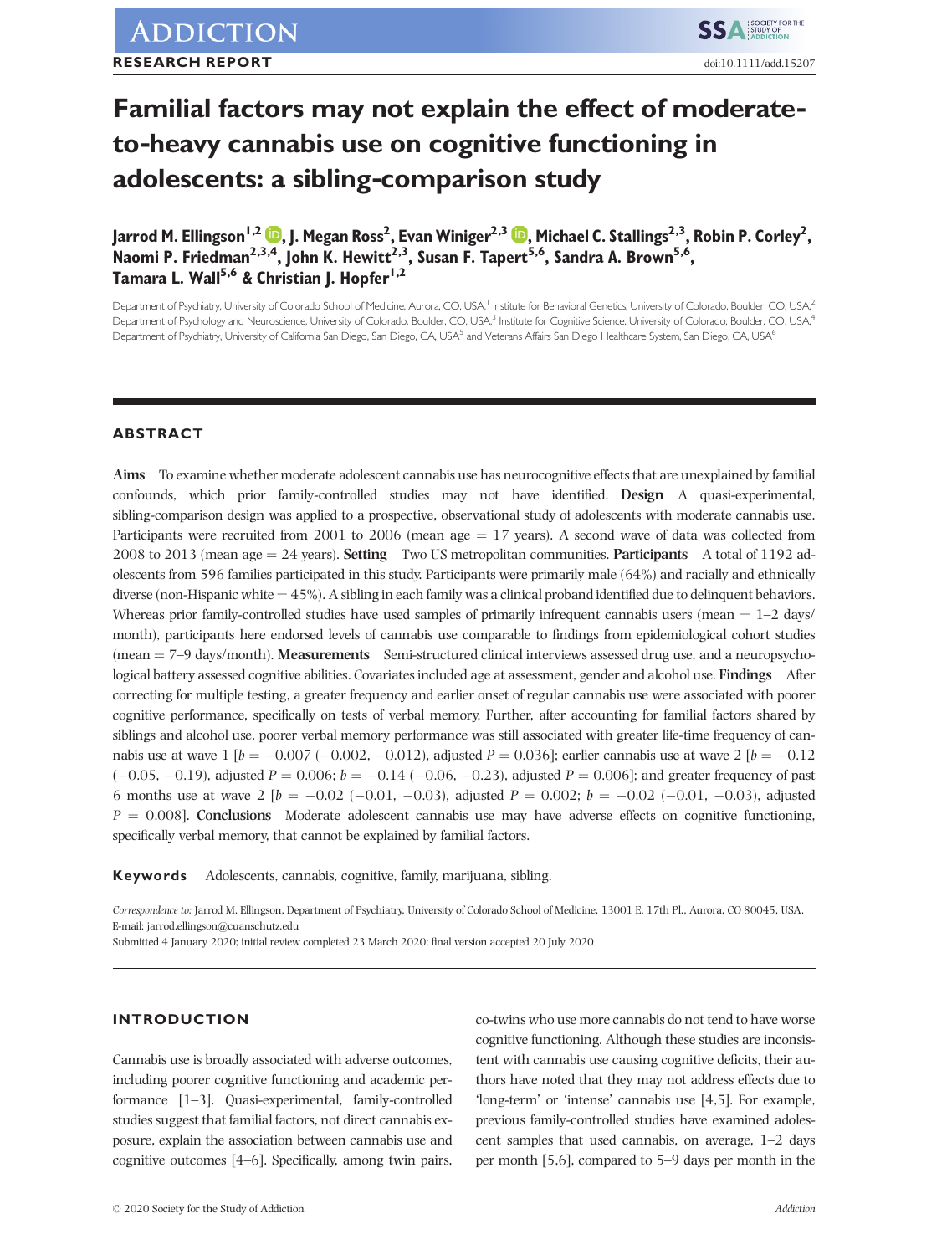US nationally representative National Longitudinal Survey of Youth (assessed at approximately the same time as prior family-controlled studies and the current study) [7]. Thus, prior family‐controlled studies are most informative with regard to the effects of infrequent cannabis use, rather than levels of use that are more common in adolescents. The current study extends this literature by examining the effects of cannabis use on cognitive functioning via sibling‐comparison analysis in a sample of adolescents with early initiation and moderate‐to‐heavy use (mean  $age = 13.6$  years at onset of regular use; mean frequency of use  $= 7-9$  days/month at age 17 years).

Ongoing shifts in the US cannabis landscape highlight the need for more research on the effects of cannabis. In the last 25 years, the Monitoring the Future Study suggests that cannabis use has almost doubled (22–36%) and perceived risk from regular use has dropped by more than half among 12th graders (77–31%) [8]. Further, 11 states (including the District of Columbia) have legalized recreational cannabis. Cannabis products have also become increasingly potent, which may exacerbate any neuropsychological consequences [9]. The increasing tetrahydrocannabinol (THC) potency of confiscated, black‐market cannabis is well documented (4–12% THC, 1995–2012) [10,11] and legal market products are now many times more potent (20+ % flower, 80+ % concentrates). Thus, there is a clear and pressing need to understand the effects of cannabis.

Several studies suggest that initiating cannabis use earlier in life may be especially detrimental to cognitive functioning, including IQ [3], visual search [12], executive functioning [13,14], sustained attention [15], impulse control [15] and verbal memory [16]. These neuropsychological deficits may, in part, occur via THC activating the cannabinoid‐1 receptor, which is particularly abundant in the adolescent brain [17] and in substrates involved in cognitive functioning (e.g. prefrontal cortex) [18]. Additionally, the acute and long‐term effects of cannabis are THC‐dose dependent [19,20], suggesting that high-potency products or persistent use beginning in adolescence may pose substantial consequences [21].

Although studies on the consequences of cannabis use have primarily focused on adolescents, cannabis may also have adverse effects into adulthood. Neurodevelopment continues throughout emerging adulthood, including in prefrontal substrates involved in executive functioning and emotion regulation [22,23]. Further, meta-analytical studies have identified adverse cognitive effects of cannabis use up to age 26 [24]. The cognitive effects of cannabis use should, therefore, be considered beyond adolescence.

Despite a large body of evidence linking cannabis use to cognitive deficits, plausible alternative explanations must be ruled out to support a causal relationship [25]. Cannabis use and lower cognitive functioning share many environmental risk factors, including peer group deviance, parental psychopathology, parental drug use, parental marital instability and lower parental socio‐economic status [26–28]. Additionally, genetic factors may explain shared risk for worse cognitive functioning and earlier or heavier cannabis use [29]. Thus, family-controlled studies of high‐risk adolescents can fill a critical gap by rigorously testing the effects of moderate‐to‐heavy THC exposure.

The current study used a sibling‐comparison design in a sample of high‐risk adolescents, in which one sibling was a clinical proband identified due to delinquent behaviors. First, analyses examined the association between cannabis use and cognitive functioning. Second, multi‐level models partitioned phenotypic associations into between‐family (i.e. genetic and environmental factors shared by siblings) and within‐family effects (i.e. the effects of differential cannabis use among siblings). A final multi-level model accounted for alcohol use. If withinfamily, sibling comparisons suggest that differential levels of cannabis use are associated with poorer cognitive functioning this would support, but not definitively prove, a causal relationship of cannabis use on neurocognitive outcomes. A failure to find any effect in this study would raise skepticism that adolescent cannabis use, even at higher levels, has adverse effects.

## **METHODS**

#### **Participants**

From 2001 to 2006, 245 probands/257 siblings from San Diego and 351 probands/373 siblings from Denver were recruited via substance abuse treatment programs, alternative schools and juvenile probation departments (see [30] for ascertainment details). A wave 2 assessment was conducted between 2008 and 2013, collecting data from 206 probands/219 siblings from the original San Diego sample and 225 probands/241 siblings from the original Denver sample. Participants were primarily male (63%) and racially and ethnically diverse (Hispanic  $= 33\%$ , black =  $9\%$ , Non-Hispanic white =  $45\%$ ; see Table 1 for descriptive statistics). Participants were tested at both waves on an array of assessments, including neurocognitive measures and history of substance use. All research protocols were reviewed and approved by Institutional Review Boards at the University of Colorado, Denver and the University of California, San Diego.

## **Measures**

## *Substance use*

Trained interviewers administered the Composite International Diagnostic Interview (CIDI), a well‐validated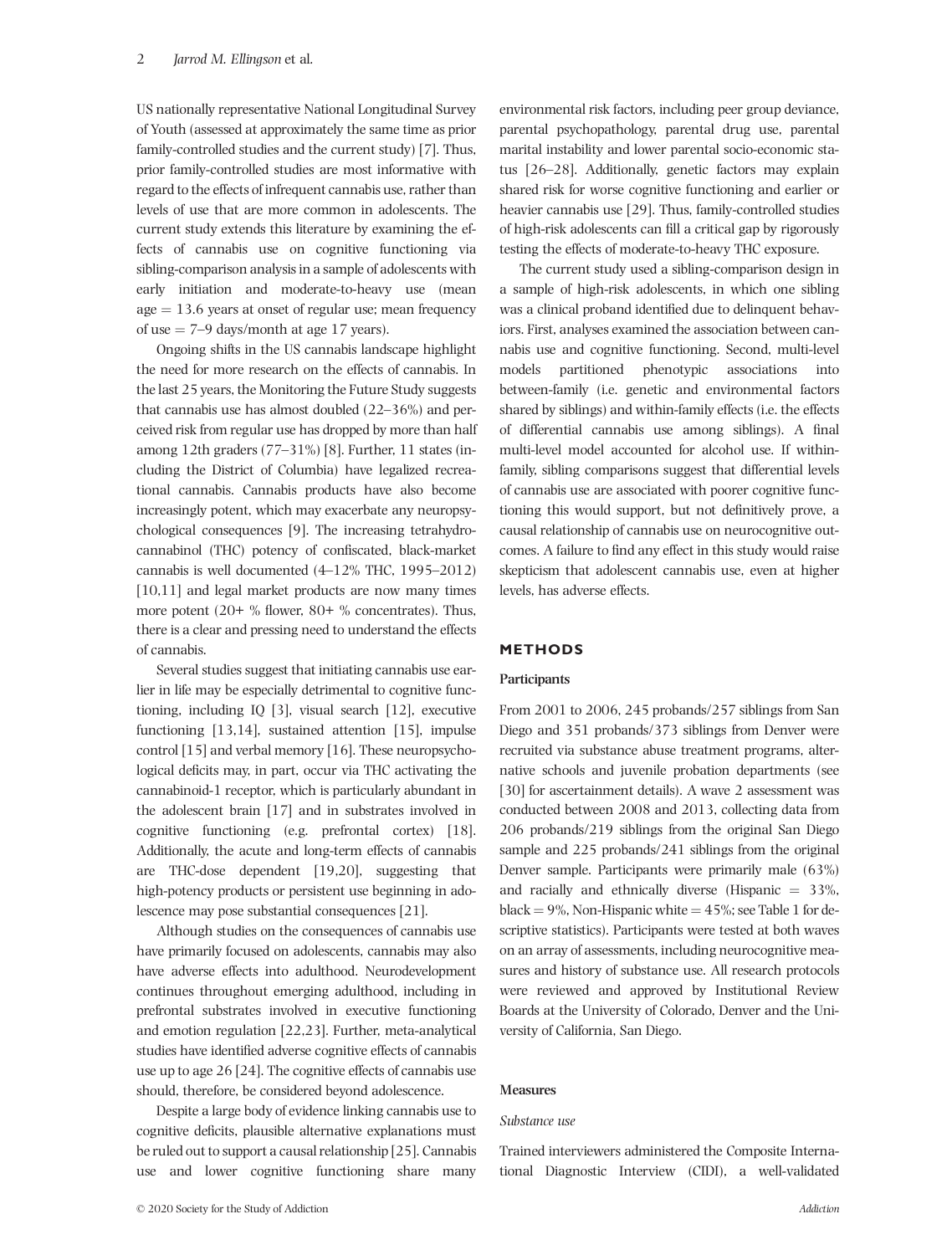|  |  |  | Table 1 Demographics for participants recruited at the Denver and San Diego sites at waves 1 and 2. |  |
|--|--|--|-----------------------------------------------------------------------------------------------------|--|
|--|--|--|-----------------------------------------------------------------------------------------------------|--|

|                                                             | <i>Wave 1 (n = 1192)</i> |                          | <i>Wave 2 (n = 875)</i> |                          |
|-------------------------------------------------------------|--------------------------|--------------------------|-------------------------|--------------------------|
|                                                             | Denver<br>$(n = 710)$    | San Diego<br>$(n = 482)$ | Denver<br>$(n = 459)$   | San Diego<br>$(n = 416)$ |
| Probands/siblings                                           | 351/359                  | 245/237                  | 225/234                 | 206/210                  |
| Mean age (SD)                                               | 17.1(2.3)                | 17.6(2.1)                | 23.5(2.7)               | 23.8(2.6)                |
| $%$ Male                                                    | 69.3%                    | 55.5%                    | 68.2%                   | 54.9%                    |
| % Hispanic                                                  | 24.4%                    | 45.0%                    | 23.1%                   | 42.8%                    |
| White (non-Hispanic)                                        | 53.0%                    | 33.6%                    | 55.8%                   | 36.1%                    |
| Black/African American                                      | 8.5%                     | 10.0%                    | 7.2%                    | 9.6%                     |
| American Indian                                             | 1.8%                     | $0.8\%$                  | 1.1%                    | 1.0%                     |
| Asian/Pacific Islander                                      | $0.4\%$                  | 3.1%                     | 0.4%                    | 3.1%                     |
| Multi-racial                                                | 14.5%                    | 6.4%                     | 14.4%                   | 6.2%                     |
| Other (non-Hispanic)                                        | $0.8\%$                  | 2.3%                     | $0.9\%$                 | 2.4%                     |
| % Ever used cannabis                                        | 88.5%                    | 87.1%                    | 94.5%                   | 92.8%                    |
| Age of onset of monthly cannabis use [minimum,              | 13.2(2.0)                | 14.2 $(1.8)$ [9,22]      | 13.9(2.2)               | 14.9 $(2.2)$ [9,26]      |
| maximum                                                     | [9,20]                   |                          | [9,25]                  |                          |
| Monthly frequency of past 6-month cannabis use <sup>a</sup> | 9.2(10.8)                | 7.3(10.7)                | 8.3(11.7)               | 7.8(11.7)                |
| Life-time frequency of cannabis use <sup>b</sup>            | 42.0(25.5)               | 39.1 (26.2)              | 50.4(20.6)              | 48.3(21.5)               |
| % Ever used alcohol                                         | 92.3%                    | 94.8%                    | 99.3%                   | 99.5%                    |
| Age of onset of monthly alcohol use [minimum,<br>maximum]   | 14.7(2.2)<br>[9,22]      | $14.9(2.1)$ [9,22]       | 15.5(2.5)<br>[9,23]     | $15.7(2.5)$ [9,28]       |
| Monthly frequency of past 6-month alcohol use <sup>a</sup>  | 3.7(6.0)                 | 4.0(5.5)                 | 5.2(8.3)                | 7.3(8.3)                 |
| Life-time frequency of alcohol use <sup>b</sup>             | 33.7(24.4)               | 40.3(23.4)               | 53.6 (15.0)             | 55.6 (13.3)              |
| IQ                                                          | 93.8 (15.2)              | 93.8 (15.7)              | NA                      | NA                       |

"At both waves/sites, the minimum and maximum of monthly frequency of past 6-month use were 0 and 30 days, respectively; "at both waves/sites, the minimum and maximum for life-time frequency were 0 and 60, respectively.  $NA = not$  available;  $SD = standard$  deviation.

structured clinical interview, as well as the CIDI substance abuse module [31,32].

Participants who endorsed having 'ever used (cannabis/alcohol)' were administered additional questions designed to supplement the CIDI to quantify use patterns [33]. Age of onset was assessed as the age when participants began using regularly (at least monthly). Participants who denied ever using regularly were coded as missing. Recent frequency was assessed as: 'how many days have you used (cannabis/alcohol) in the past six months (180 days)?' (recoded to represent monthly frequency). Life-time frequency was also assessed for cannabis/alcohol use (responses  $=$  recoding: '1–2 times' = 1.5, '3–5 times' = 4, '6–9 times' = 7.5, '10–19 times'  $= 15$ , '20–39 times'  $= 30$  and 'more than 40  $times' = 60$ ). Frequencies were coded as zero for participants who denied ever using cannabis/alcohol.

## *Cognitive functioning*

Participants completed a battery assessing response inhibition (Stroop), learning and memory [California Verbal Learning Test, second edition (CVLT‐II)], attention and working memory (digit span), cognitive flexibility (trail‐ making test parts A and B) and intelligence (block design, vocabulary and full‐scale IQ on age‐appropriate Wechsler

scales). The CVLT and digit span tests were only administered to participants at the San Diego site (cognitive tasks are described in detail in the Supporting information).

## **Analytical procedures**

Models testing the association between each measure of cannabis use and each measure of cognitive functioning were conducted in Mplus version 7.4 [34]. All models included age and gender as covariates and accounted for the clustering of data (i.e. siblings from the same family). Missing data were handled using full information maximum likelihood. Importantly, the assumption of multivariate normality in multi‐level modeling is flexible, and violating this assumption underestimates standard errors only with small samples [35]. We applied Hochberg's correction for multiple testing using the p.adjust function from the stats package in R, which provides adjusted *P*‐ values to a set of estimated *P*-values [36]. Model‐derived 95% confidence intervals (CIs) are also presented but do not indicate statistical significance. Scripts used for data management and analyses are available at: [https://github.com/jme6f4/GADD\\_MJ\\_COG\\_](https://github.com/jme6f4/GADD_MJ_COG_RR) [RR](https://github.com/jme6f4/GADD_MJ_COG_RR). This project was not pre‐registered and findings may be considered exploratory.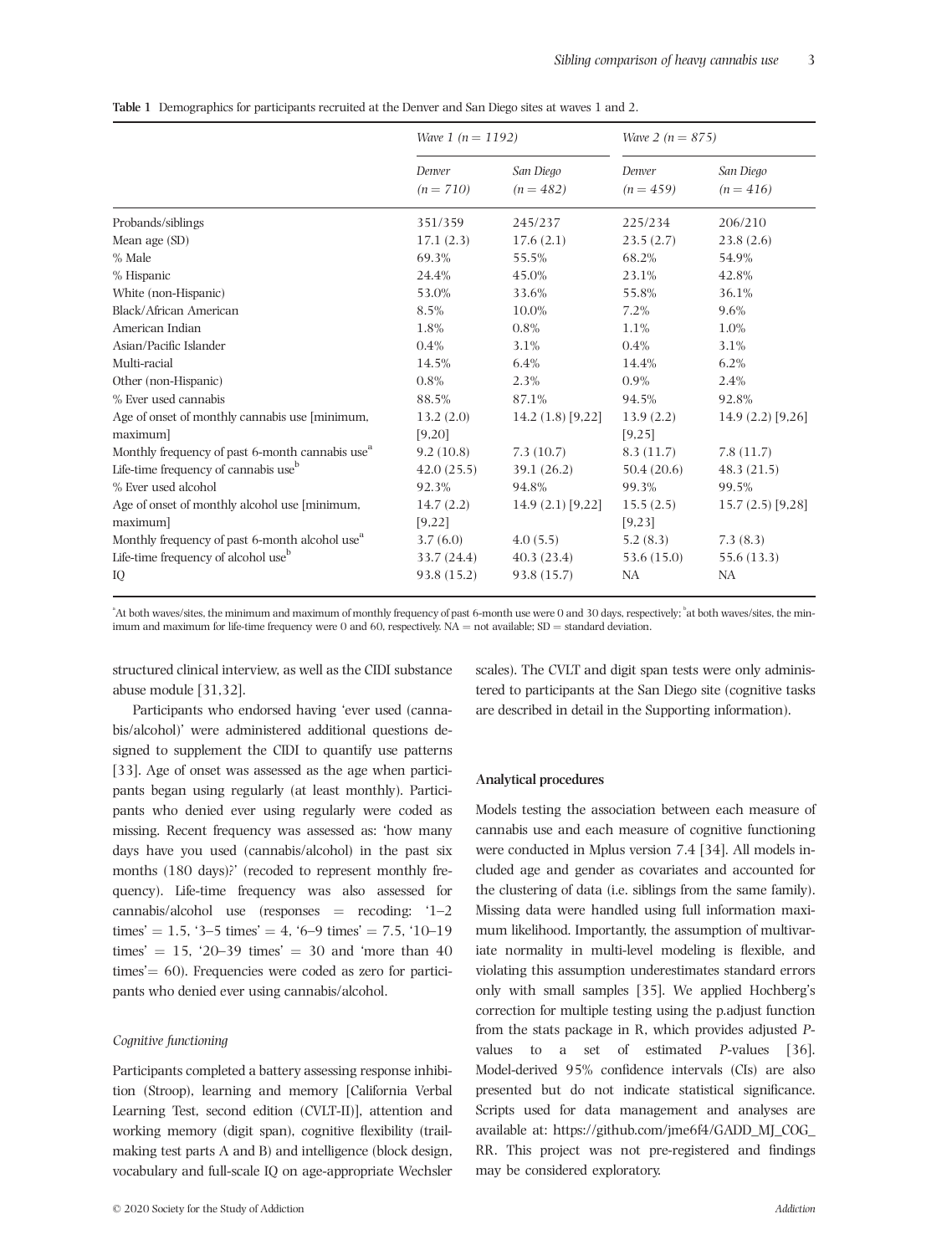# *Model 1: phenotypical analyses examined the general association between cannabis use and cognitive outcomes*

Model 1 estimated the association between each measure of cannabis use and each measure of cognitive performance, without accounting for familial confounds. Standard errors were estimated with a sandwich estimator to correct for within‐family correlations (i.e. siblings from the same family).

*Models 2–3: multi‐level analyses decomposed the association between cannabis use and cognitive outcomes into factors shared by, and distinct among, siblings*

Models 2–3 estimated the association between cannabis use and cognitive performance within families (i.e. differential sibling exposure in each family) [37]. This multi‐level approach accounts for unmeasured familial factors that make siblings alike. To index general familial risk, we included the mean cannabis use (MCan) for each sibling set at the between‐family level. To index sibling‐specific risk, we included the deviation of cannabis use (DCan) from the general familial risk (MCan) for each individual. Independent variables and covariates were grand mean‐centered and DCan was group‐centered by family.

Of the 596 families in the current study, there were sibling differences in the age of onset in 271 families (45%); that is, 271 families contributed to the within‐family effect estimates (DCan) for age of onset of regular use. Among families in which siblings differed in age of onset, 56% began regularly using within 2 years of age of each other [mean  $= 2.7$ , standard deviation (SD)  $= 1.8$ ]. Further, at wave 2 there were sibling differences in the past 6‐month frequency of use in 265 families (44%). Among families in which siblings differed in the frequency of use at wave 2, siblings differed in use by, on average, 2 days per week  $(\text{mean} = 3.1, \text{SD} = 2.8)$ . Thus, within-family parameter estimates were based on sibling pairs from more than 250 families.

Given that the nature of cannabis use and exposure may vary across wide age gaps between siblings, we excluded 10 participants who were 10+ years older than their youngest sibling in the study. An additional 14 participants were over the age of 25 at wave 1 and were excluded from these analyses. Of the remaining siblings in the current sample,  $66\%$  were within 3 years (mean  $= 2.8$ , median  $= 2.3$  years apart). Age was included as a covariate to account for age differences in the analyzed sample.

In model 3, alcohol involvement was added as a covariate. At the between‐family level, alcohol involvement can account for general familial risk factors for alcohol use. At the within-family level (group-centered by sibling pair), alcohol involvement accounts for confounding due to the potential neurotoxic effects that may be specific to alcohol. Specifically, alcohol variables were modeled to correspond

to each cannabis variable (e.g. life-time frequency of alcohol use was a covariate in models of life-time frequency of cannabis use).

# **RESULTS**

# **Descriptive statistics**

A vast majority of participants endorsed cannabis use at waves 1 (88%) and 2 (94%), with a mean age of onset of monthly use of 13.7 years. Further, participants reported using, on average,  $8.4$  (SD = 10.8) days per month in the previous 6 months at wave 1.

# **Model 1: phenotypical analyses (Table 2)**

At waves 1 and 2 there were consistent associations for performance on the CVLT, both as previously examined in the literature (i.e. long‐delay free‐recall) and a composite of all four recall tasks. At wave 1, poorer performance on the CVLT long‐delay free‐recall task was associated with greater life-time frequency  $[b = -0.006 \ (95\%)$  $CI = -0.002, -0.009$  adjusted  $P = 0.010$ . Additionally, at wave 2 an earlier age of onset of regular use was associated with poorer performance on CVLT long‐delay free‐ recall  $[b = 0.09 (0.04, 0.14)$ , adjusted  $P < 0.001$  and the CVLT Composite  $[b = 0.09 \ (0.05, 0.14)$ , adjusted *P* < 0.001]. There were no other statistically significant effects indicating that cannabis has adverse effects on cognitive performance.

# **Model 2: multi‐level analyses (Table 3)**

Multi-level models disaggregated the associations between cannabis use and cognitive performance measures into common sibling effects (i.e. between‐family effects) and differential use among siblings (i.e. within‐family effects). After correcting for multiple testing, only poorer delayed verbal memory (CVLT) was associated with cannabis use. At wave 1, there were no statistically significant effects after correcting for multiple testing. At wave 2, poorer performance on the CVLT was associated with ever using cannabis [long-delay free-recall:  $b = -0.70$  (-0.19,  $-1.21$ ), adjusted  $P = 0.049$ ], an earlier onset of regular use [long-delay free-recall:  $b = 0.14$  (0.08, 0.21), adjusted  $P \leq 0.001$ ; CVLT composite:  $b = 0.12$  (0.07, 0.18), adjusted  $P < 0.001$ ] and 6-month frequency [long-delay free-recall:  $b = -0.02 \ (-0.01, -0.03)$ , adjusted- $P = 0.012$ ; CVLT composite:  $b = -0.02$  ( $-0.01$ ,  $-0.03$ ), adjusted  $P = 0.007$ .

# **Model 3: controlling for alcohol use (Table 4)**

Controlling for alcohol use was unable to explain the observed effects of cannabis use on delayed verbal recall (CVLT performance). At wave 1, there was a significant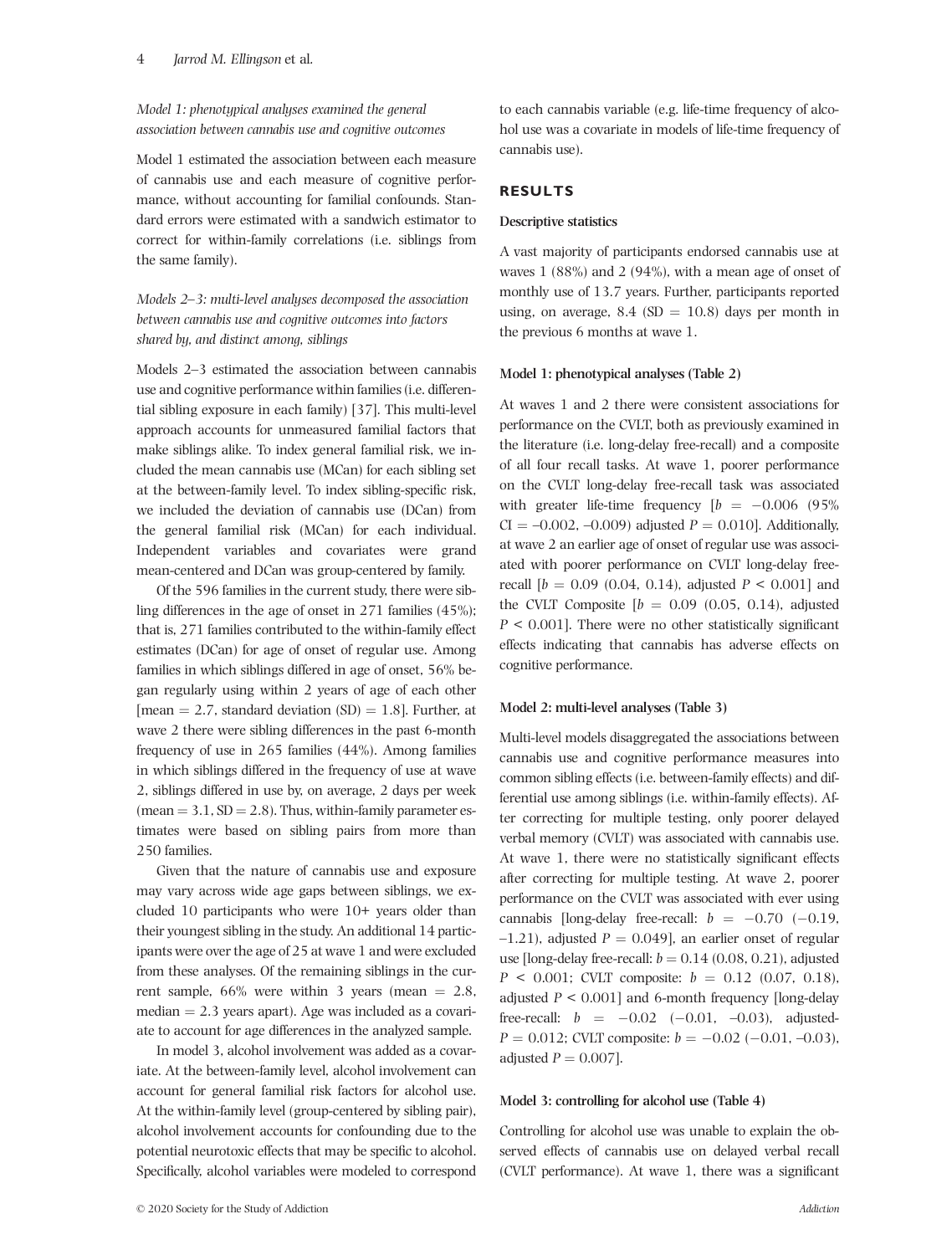| Cognitive outcome                  | Ever used                 | Onset of monthly use      | Life-time frequency      | Past 6-month frequency  |
|------------------------------------|---------------------------|---------------------------|--------------------------|-------------------------|
| Wave 1 (mean age $= 17$ )          |                           |                           |                          |                         |
| Stroop word ( $n = 1188$ )         | $0.02(-1.44, 1.49)$       | $0.11(-0.23, 0.44)$       | $0.00 (-0.03, 0.03)$     | $0.00 (-0.04, 0.05)$    |
| Block design $(n = 1106)$          | $-0.73(-2.73, 1.27)$      | $0.32(-0.07, 0.70)$       | $0.00 (-0.03, 0.03)$     | $0.03(-0.03, 0.08)$     |
| Digit span $(n = 481)$             | 0.87(0.21, 1.53)          | 0.15(0.01, 0.30)          | $0.00 (-0.01, 0.01)$     | $0.02$ $(0.00, 0.05)$   |
| Vocabulary ( $n = 1105$ )          | $-0.64$ ( $-2.79$ , 1.52) | $0.23(-0.17, 0.63)$       | $0.00 (-0.03, 0.02)$     | $0.04 (-0.01, 0.09)$    |
| IO $(n = 1103)$                    | $-1.49(-4.79, 1.81)$      | $0.55(-0.10, 1.19)$       | $0.00 (-0.05, 0.04)$     | $0.07(-0.02, 0.15)$     |
| Trails A $(n = 1191)$              | $1.84(-0.31, 3.99)$       | $-0.13(-0.52, 0.26)$      | $0.01(-0.01, 0.04)$      | $-0.01$ $(-0.06, 0.05)$ |
| Trails B $(n = 1169)$              | $0.98(-1.41, 3.37)$       | $0.11(-0.28, 0.50)$       | $0.01 (-0.02, 0.04)$     | $0.03(-0.03, 0.09)$     |
| CVLT long-delay free $(n = 479)$   | $-0.09$ ( $-0.35$ , 0.17) | 0.06(0.00, 0.12)          | $-0.01$ $(-0.01, -0.00)$ | $-0.01$ $(-0.02, 0.00)$ |
| CVLT composite $(n = 479)$         | $-0.10(-0.34, 0.14)$      | 0.06(0.00, 0.12)          | $0.00 (-0.01, 0.00)$     | $-0.01$ $(-0.02, 0.00)$ |
| Wave 2 (mean age $= 23$ )          |                           |                           |                          |                         |
| Stroop word $(n = 874)$            | $-0.76(-2.98, 1.45)$      | $-0.09$ ( $-0.39$ , 0.21) | $0.00 (-0.03, 0.03)$     | $-0.03$ $(-0.08, 0.02)$ |
| Block design $(n = 790)$           | $0.66 (-3.20, 4.52)$      | $0.37(-0.02, 0.76)$       | $0.01(-0.04, 0.05)$      | $0.02(-0.04, 0.09)$     |
| Digit span $(n = 416)$             | $0.58(-0.62, 1.79)$       | $-0.03$ $(-0.17, 0.11)$   | $0.01 (-0.01, 0.02)$     | $0.02(-0.01, 0.05)$     |
| Trails A $(n = 875)$               | 4.01(0.37, 7.65)          | $-0.14 (-0.55, 0.27)$     | 0.04(0.00, 0.08)         | $0.03(-0.04, 0.10)$     |
| Trails B $(n = 867)$               | $-0.70$ ( $-3.74$ , 2.35) | $-0.08(-0.48, 0.31)$      | $0.01(-0.03, 0.04)$      | $0.05(-0.02, 0.11)$     |
| CVLT long-delay recall $(n = 415)$ | $-0.23(-0.71, 0.26)$      | $0.09$ $(0.04, 0.14)$     | $0.00 (-0.01, 0.01)$     | $0.00 (-0.01, 0.01)$    |
| CVLT composite $(n = 415)$         | $-0.09(-0.48, 0.30)$      | $0.09$ $(0.05, 0.14)$     | $0.00 (-0.01, 0.01)$     | $0.00 (-0.01, 0.00)$    |

**Table 2** Unstandardized path coefficients of cannabis use measures on cognitive outcomes in clinical probands and siblings.

CVLT <sup>¼</sup> California Verbal Learning Test. \*\*\**<sup>P</sup>* < 0.001; \* *P* < 0.05. Statistical significance is based on *P*‐values adjusted for multiple testing, using Hochberg's correction. Model‐estimated 95% confidence intervals are in parentheses. Due to the use of model‐estimated confidence intervals and adjusted significance thresholds, some estimates are not statistically significant despite confidence intervals that do not span zero. Models included age and gender as covariate and accounted for the correlation of participants from the same family.

effect of life‐time frequency on poorer CVLT composite score  $[b = -0.007 \ (-0.002, \ -0.012)$ , adjusted  $P = 0.027$ . At wave 2 there were significant effects of an earlier onset of regular use [long‐delay free‐recall:  $b = 0.14$  (0.06, 0.23), adjusted  $P = 0.006$ ; CVLT composite:  $b = 0.12$  (0.05, 0.19), adjusted  $P = 0.006$ ] and 6-month frequency [long-delay free-recall:  $b = -0.02$  $(-0.01, -0.03)$ , adjusted  $P = 0.048$ ; CVLT composite:  $b = -0.02$  ( $-0.01$ ,  $-0.03$ ), adjusted  $P = 0.014$ ]. There were no other statistically significant within-family effects, after correcting for multiple testing. At the between‐family level, there was an effect of greater wave 2 6‐month frequency on poorer Stroop performance  $[b = -0.09]$  $(-0.03, -0.15)$ , adjusted *P* = 0.035], suggesting that familial factors associated with greater cannabis use are associated with poorer inhibitory control at wave 2.

#### *Post‐hoc* **analyses: persistent use (Fig. 1)**

There was a pattern in which the effects of regular use onset and 6‐month frequency were most prominent at wave 2 compared to wave 1. *Post‐hoc* analyses examined the effects of persistent use on CVLT performance, based on other findings in the literature [3]. We created a variable to measure persistent frequency by averaging the level of 6‐month frequency of use at both waves. Persistent use across waves 1 and 2 was associated with poorer CVLT performance  $[b = -0.03 \ (-0.01, -0.04),$  adjusted  $P = 0.001$ . These findings are consistent with the possibility that heavy, persistent cannabis use may adversely affect cognitive functioning. Figure 1 displays the effects of using cannabis earlier or more frequently than one's sibling on CVLT composite performance at wave 2. Initiating monthly cannabis use 2 or more years earlier than one's sibling is associated with scoring 0.40 SD lower on the CVLT composite than one's sibling (Fig. 1a). Similarly, using cannabis two or more times per week than one's sibling is associated with scoring 0.23 SD lower on the CVLT composite than one's sibling (Fig. 1b).

# **DISCUSSION**

The current study examined a sample of at‐risk adolescents and their siblings, finding that having an earlier initiation and higher frequency of cannabis use than one's sibling is associated with poorer delayed verbal memory. That is, the adverse effects of cannabis use could not be explained by environmental or genetic factors shared by siblings or by alcohol use. These findings differ from other family‐controlled studies that have not found evidence suggestive of a causal effect of early‐life cannabis use on cognitive functioning. These findings are consistent, however, with work suggesting that persistent cannabis use may have adverse effects [3]. While prior studies suggest that low levels of cannabis use (mean  $= 0.3$ ) days/week) may not cause cognitive deficits, moderate use (mean  $= 1.9$  days/week in the current sample) may have adverse effects.

These findings should be interpreted with the caveat that sibling‐controlled designs can rigorously test effects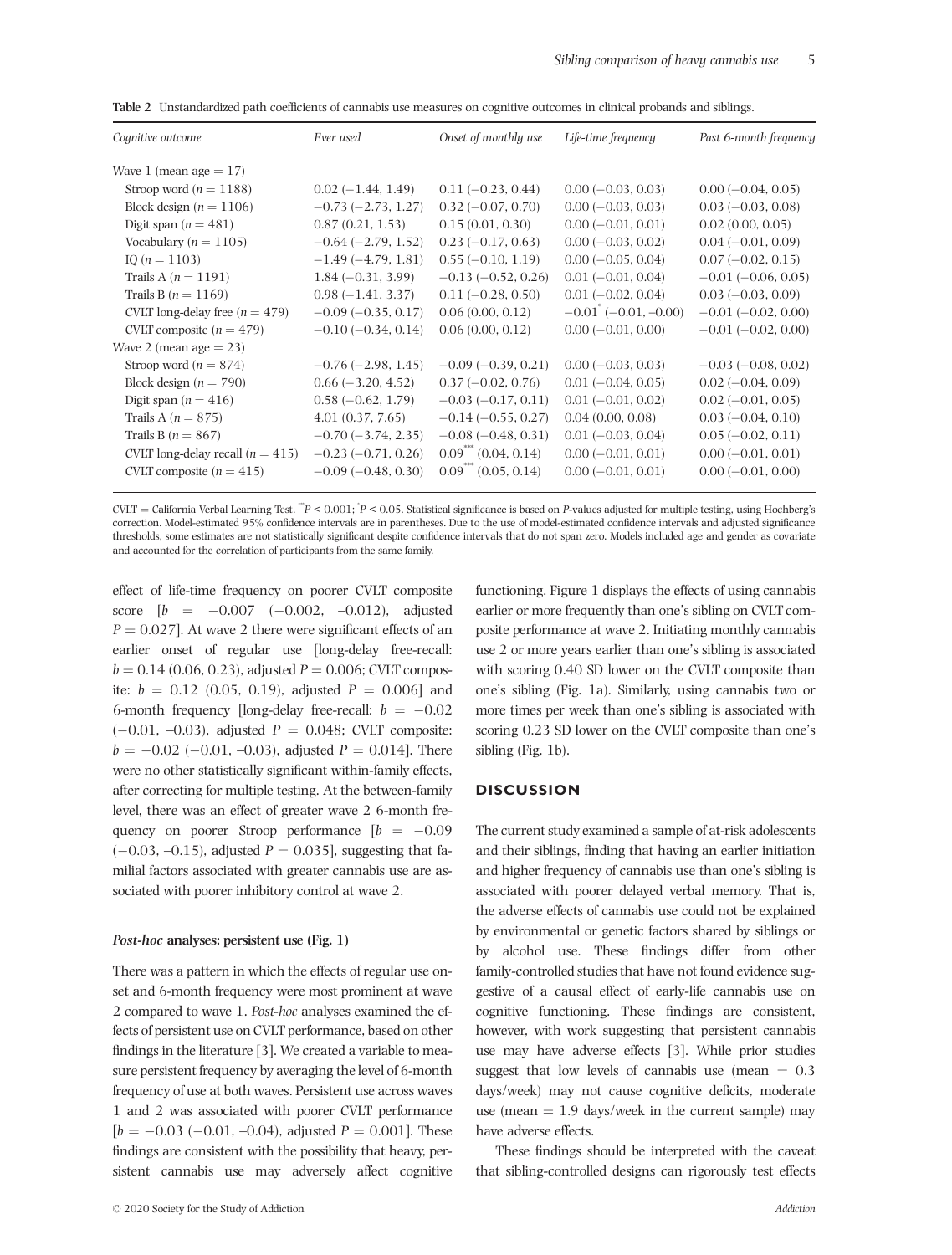| į<br>j<br>j<br>ļ               |
|--------------------------------|
| i<br>ś<br>I                    |
| ś<br>Ξ<br>ļ                    |
| i<br>l                         |
| l<br>ì<br>j<br>È               |
| ļ<br>ļ                         |
| İ                              |
| j                              |
| l<br>ì                         |
| ł<br>i                         |
| ļ<br>i                         |
|                                |
|                                |
| j<br>I<br>ł                    |
| $\frac{1}{2}$<br>i             |
| ŗ<br>ׇ֘֝֬֕                     |
| Ś<br>I                         |
| ļ<br>ć                         |
|                                |
|                                |
| Ì<br>j<br>Ę                    |
| í<br>j                         |
|                                |
| j<br>I<br>$\ddot{\phantom{0}}$ |
|                                |
| ļ                              |
| ׇ֘֝֬֝                          |
|                                |
|                                |
|                                |
| ֚֬֕                            |
|                                |
|                                |
|                                |
| l<br>į                         |
| l                              |
|                                |
| ļ<br>j<br>֕                    |
| $\frac{1}{2}$                  |
| ╡<br>¢<br>E                    |

|                          | Between-family effects                                                                 |                                                                                    |                     |                   | Within-family effects |                             |                     |                   |
|--------------------------|----------------------------------------------------------------------------------------|------------------------------------------------------------------------------------|---------------------|-------------------|-----------------------|-----------------------------|---------------------|-------------------|
| Cognitive outcome        | Ever used                                                                              | Onset of regular use                                                               | Life-time frequency | 6-month frequency | Ever used             | Onset of regular use        | Life-time frequency | 6-month frequency |
| Wave 1                   |                                                                                        |                                                                                    |                     |                   |                       |                             |                     |                   |
| $(\text{mean age} = 17)$ |                                                                                        |                                                                                    |                     |                   |                       |                             |                     |                   |
| Stroop word              | $0.07$                                                                                 | $0.10\,$                                                                           | 0.00                | $-0.01$           | 0.18                  | 0.14                        | 0.01                | 0.02              |
| $(n = 1187)$             |                                                                                        | $(-0.24, 0.44)$                                                                    | $(-0.03, 0.03)$     | $(-0.07, 0.06)$   | $(-1.67, 2.02)$       | $(-0.43, 0.71)$             | $(-0.02, 0.03)$     | $(-0.05, 0.09)$   |
| <b>Block</b> design      | $\begin{array}{c}(-2.28, 2.41)\\-1.19\\(-4.68, 2.30)\\1.30\end{array}$                 | 0.32                                                                               | $-0.02$             | 0.01              | 0.23                  | 0.04                        | 0.02                | 0.06              |
| $(n = 1105)$             |                                                                                        |                                                                                    | $(-0.05, 0.02)$     | $(-0.06, 0.09)$   | $(-1.72, 2.18)$       | $(-0.44, 0.52)$             | $(-0.01, 0.05)$     | (0.00, 0.13)      |
| Digit span               |                                                                                        | $\begin{array}{c} (-0.10, \, 0.74) \\ 0.18 \\ (0.00, \, 0.35) \\ 0.22 \end{array}$ | 0.01                | 0.04              | 0.53                  | 0.13                        | $-0.01$             | 0.00              |
| $(n = 481)$              |                                                                                        |                                                                                    | (0.00, 0.02)        | (0.01, 0.07)      | $(-0.11, 1.17)$       | $(-0.06, 0.33)$             | $(-0.02, 0.01)$     | $(-0.02, 0.03)$   |
| Vocabulary               |                                                                                        |                                                                                    | $-0.01$             | 0.05              | $-0.49$               | 0.09                        | $-0.01$             | $0.02$            |
| $(n = 1104)$             | $(0.16, 2.44)$<br>-0.92<br>(-4.22, 2.37)<br>-2.15                                      | $(-0.23, 0.67)$<br>0.54                                                            | $(-0.05, 0.02)$     | $(-0.02, 0.13)$   | $(-2.40, 1.43)$       | $(-0.33, 0.50)$             | $(-0.04, 0.02)$     | $(-0.04, 0.08)$   |
|                          |                                                                                        |                                                                                    | $-0.03$             | $0.07$            | $-0.31$               | 0.12                        | 0.01                | 0.09              |
| $(n = 1102)$             | $(-7.66, 3.36)$                                                                        | $(-0.20, 1.27)$                                                                    | $(-0.09, 0.03)$     | $(-0.05, 0.18)$   | $(-3.25, 2.63)$       | $(-0.57, 0.82)$             | $(-0.04, 0.06)$     | $(-0.01, 0.18)$   |
| Trails $A$               | 1.59                                                                                   | $-0.05$                                                                            | 0.01                | $-0.03$           | $1.81$                | $-0.19$                     | 0.00                | 0.02              |
| $(n = 1190)$             | $(-1.32, 4.50)$                                                                        | $(-0.48, 0.38)$                                                                    | $(-0.02, 0.04)$     | $(-0.11, 0.05)$   | $(-0.71, 4.33)$       | $(-0.79, 0.41)$             | $(-0.04, 0.04)$     | $(-0.05, 0.10)$   |
| <b>Trails B</b>          | 0.03                                                                                   | $-0.03$                                                                            | 0.00                | 0.05              | 1.89                  | 0.08                        | 0.00                | $-0.01$           |
| $(n = 1168)$             | $(-3.30, 3.36)$                                                                        | $(-0.49, 0.42)$                                                                    | $(-0.04, 0.04)$     | $(-0.04, 0.13)$   | $(-0.81, 4.59)$       | $(-0.49, 0.66)$             | $(-0.04, 0.04)$     | $(-0.09, 0.08)$   |
| CVLT long-delay recall   | $-0.03$                                                                                | 0.06                                                                               | $-0.01$             | $-0.01$           | $-0.16$               | $0.07$                      | $-0.01$             | $-0.01$           |
| $(n = 479)$              | $(-0.43, 0.37)$                                                                        | $(-0.02, 0.13)$                                                                    | $(-0.01, 0.00)$     | $(-0.02, 0.00)$   | $(-0.50, 0.19)$       | (0.00, 0.15)                | $(-0.01, 0.00)$     | $(-0.02, 0.00)$   |
| <b>CVLT</b> composite    | 0.00                                                                                   | 0.07                                                                               | 0.00                | $-0.01$           | $-0.21$               | 0.05                        | $-0.01$             | $-0.01$           |
| $(n = 479)$              | $(-0.39, 0.39)$                                                                        | (0.00, 0.13)                                                                       | $(-0.01, 0.00)$     | $(-0.02, 0.00)$   | $(-0.52, 0.10)$       | $(-0.02, 0.13)$             | $(-0.01, 0.00)$     | $-0.02, 0.00$     |
| Wave 2                   |                                                                                        |                                                                                    |                     |                   |                       |                             |                     |                   |
| $(\text{mean age} = 23)$ |                                                                                        |                                                                                    |                     |                   |                       |                             |                     |                   |
| Stroop word              |                                                                                        | 0.15<br>$(-0.23, 0.52)$<br>0.17<br>3                                               | $-0.02$             | $-0.08$           | 0.89                  |                             | 0.03                | 0.06              |
| $(n = 874)$              |                                                                                        |                                                                                    | $(-0.07, 0.02)$     | $(-0.14, -0.02)$  | $(-2.51, 4.29)$       | $-0.52$<br>$(-1.00, -0.04)$ | $(-0.02, 0.07)$     | $(-0.03, 0.16)$   |
| <b>Block</b> design      |                                                                                        |                                                                                    | 0.03                | 0.08              | $-0.48$               | 0.54                        | $0.01$              | $-0.06$           |
| $(n = 790)$              | $\begin{array}{r} -2.34 \\ (-5.00, 0.31) \\ 2.58 \\ (-3.07, 8.22) \\ 0.97 \end{array}$ | $(-0.33, 0.68)$<br>0.02                                                            | $(-0.04, 0.09)$     | $(-0.02, 0.18)$   | $(-4.11, 3.16)$       | $(-0.03, 1.11)$             | $(-0.04, 0.06)$     | $(-0.13, 0.02)$   |
| Digit span               |                                                                                        |                                                                                    | 0.02                | 0.04              | 0.52                  | $-0.04$                     | $-0.01$             | $-0.01$           |
| $(n = 416)$              | $(-0.77, 2.70)$                                                                        | $(-0.18, 0.21)$                                                                    | (0.00, 0.04)        | (0.00, 0.07)      | $(-0.65, 1.69)$       | $(-0.25, 0.17)$             | $(-0.02, 0.01)$     | $(-0.04, 0.03)$   |
| Trails A                 | 5.55                                                                                   | 0.12                                                                               | 0.04                | 0.03              | 1.90                  | $-0.40$                     | 0.04                | 0.04              |
| $(n = 875)$              | (0.59, 10.51)                                                                          | $(-0.32, 0.57)$                                                                    | $(-0.01, 0.10)$     | $(-0.06, 0.12)$   | $(-2.61, 6.41)$       | $(-1.01, 0.22)$             | $(-0.01, 0.09)$     | $(-0.07, 0.16)$   |
|                          |                                                                                        |                                                                                    |                     |                   |                       |                             |                     | (Continues)       |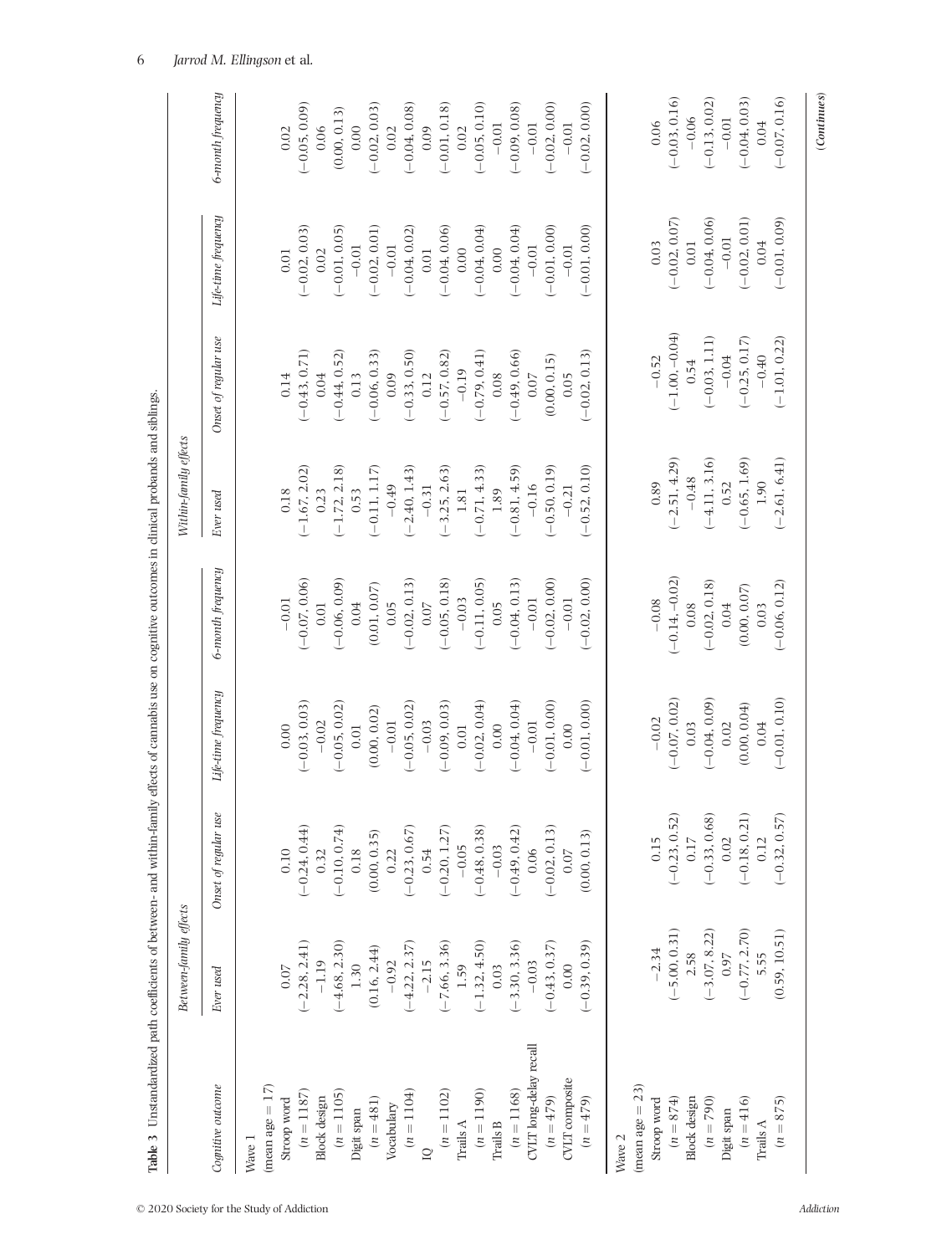| $-0.01, 0.00$<br>$(-0.07, 0.03)$<br>0.00<br>0.00<br>$(-1.00, 0.12)$<br>(0.08, 0.21)<br>0.14<br>$0.12$ <sup>***</sup><br>$-1.21, -0.19$<br>$(-9.48, -0.81)$<br>$-0.70$ <sup>*</sup><br>$-0.52$<br>$(-0.03, 0.13)$<br>$(-0.01, 0.02)$<br>0.01<br>0.01<br>$(-0.02, 0.09)$<br>(0.00, 0.01)<br>0.00<br>0.00<br>$-0.20, 0.63)$<br>$-0.03, 0.10$<br>0.04<br>0.06<br>$(-1.51, 7.18)$<br>$-0.45, 0.89$<br>0.33<br>0.22<br>JVLT long-delay recall<br>JVLT Composite<br>$(n = 867)$<br>$(n = 415)$ | Trails B    | 2.84          | 0.21        | 0.04         | 0.05         | $-5.15$          | $-0.44$      | $-0.03$       | 0.03                 |
|-----------------------------------------------------------------------------------------------------------------------------------------------------------------------------------------------------------------------------------------------------------------------------------------------------------------------------------------------------------------------------------------------------------------------------------------------------------------------------------------|-------------|---------------|-------------|--------------|--------------|------------------|--------------|---------------|----------------------|
|                                                                                                                                                                                                                                                                                                                                                                                                                                                                                         |             |               |             |              |              |                  |              |               | $(-0.08, 0.14)$      |
|                                                                                                                                                                                                                                                                                                                                                                                                                                                                                         |             |               |             |              |              |                  |              |               | $-0.02$ <sup>*</sup> |
|                                                                                                                                                                                                                                                                                                                                                                                                                                                                                         |             |               |             |              |              |                  |              |               | $-0.03, -0.01$       |
|                                                                                                                                                                                                                                                                                                                                                                                                                                                                                         |             |               |             |              |              |                  |              |               | $-0.02$              |
|                                                                                                                                                                                                                                                                                                                                                                                                                                                                                         | $(n = 415)$ | $-0.23, 0.88$ | 0.00, 0.11) | (0.00, 0.01) | (0.00, 0.02) | $(-0.94, -0.09)$ | (0.07, 0.18) | $-0.01, 0.00$ | $-0.03, -0.01$ )     |

model-derived confidence intervals and adjusted significance thresholds, some estimates are not statistically significant despite confidence intervals that do not span zero. Covariates were age and gender. Models accounted

participants from the same family.

participants from the same family

| Sibling comparison of heavy cannabis use |  |  |  |
|------------------------------------------|--|--|--|
|------------------------------------------|--|--|--|

by controlling for all confounds shared by siblings. However, this design does not exhaustively control for every potential confound. On average, siblings share only 50% of genetic factors and probably much less than 100% of environmental factors. Therefore, while these results support a potential causal association between moderate ‐to ‐heavy cannabis use and poorer delayed verbal memory, this association may yet be explained by important confounds that were not controlled by the current study design.

The strongest effect in the current study was on the CVLT, which assesses short ‐term verbal memory. Notably, recent meta ‐analytical work has found strong links between cannabis use and adverse effects on learning and delayed memory (*d >* 0.20, most frequently assessed by CVLT throughout the literature) [24]. Importantly, this meta ‐analysis also implicated other cognitive domains that were not associated with cannabis use after controlling for familial factors in the current study, such as cognitive flexibility (trail‐making) and working memory (digit span). Thus, cognitive de ficits linked to adolescent cannabis use, such as cognitive flexibility and working memory, may precede use (e.g. via genetic propensity or stressful environment), whereas effects on learning and delayed memory may be the result of moderate ‐to ‐heavy cannabis exposure. It must be noted, however, that effects on verbal memory (CVLT) were found only at wave 2 (emerging adulthood) and not at wave 1 (adolescence). These findings could indicate effects of prolonged exposure that manifest in emerging adulthood (e.g. starting in adolescence and continuing for several years), as well as the potential vulnerability of the still‐developing brain to moderate‐to‐ heavy cannabis use in emerging adulthood.

The cannabis available at the time when data were collected should be considered when interpreting the current findings. At wave 1 (2001–06), when no US states had legalized recreational cannabis, the average THC potency of con fiscated cannabis was 6.1 –8.8% [11]. It is unclear whether the current findings generalize to adolescent use of high ‐potency oils/waxes (80 –95% THC) available on state ‐regulated markets. For example, how might weekly use of 80% THC concentrates affect the developing brain, relative to weekly use of 8% THC flower? Recent empirical studies suggest that higher potency products have more adverse mental health effects; however, these studies have not rigorously controlled for familial confounds, which may very well explain some effects of high ‐potency cannabis [9].

Although our findings suggest that familial factors shared by siblings do not explain the link between moderate ‐to ‐heavy cannabis use and learning and delayed memory, it is still possible that differences in verbal memory preceded cannabis use. However, contrary to this possibility, recent longitudinal work suggests that earlier episodic memory does not predict subsequent changes in cannabis

**Table 3.** (Continued)

lable 3. (Continued)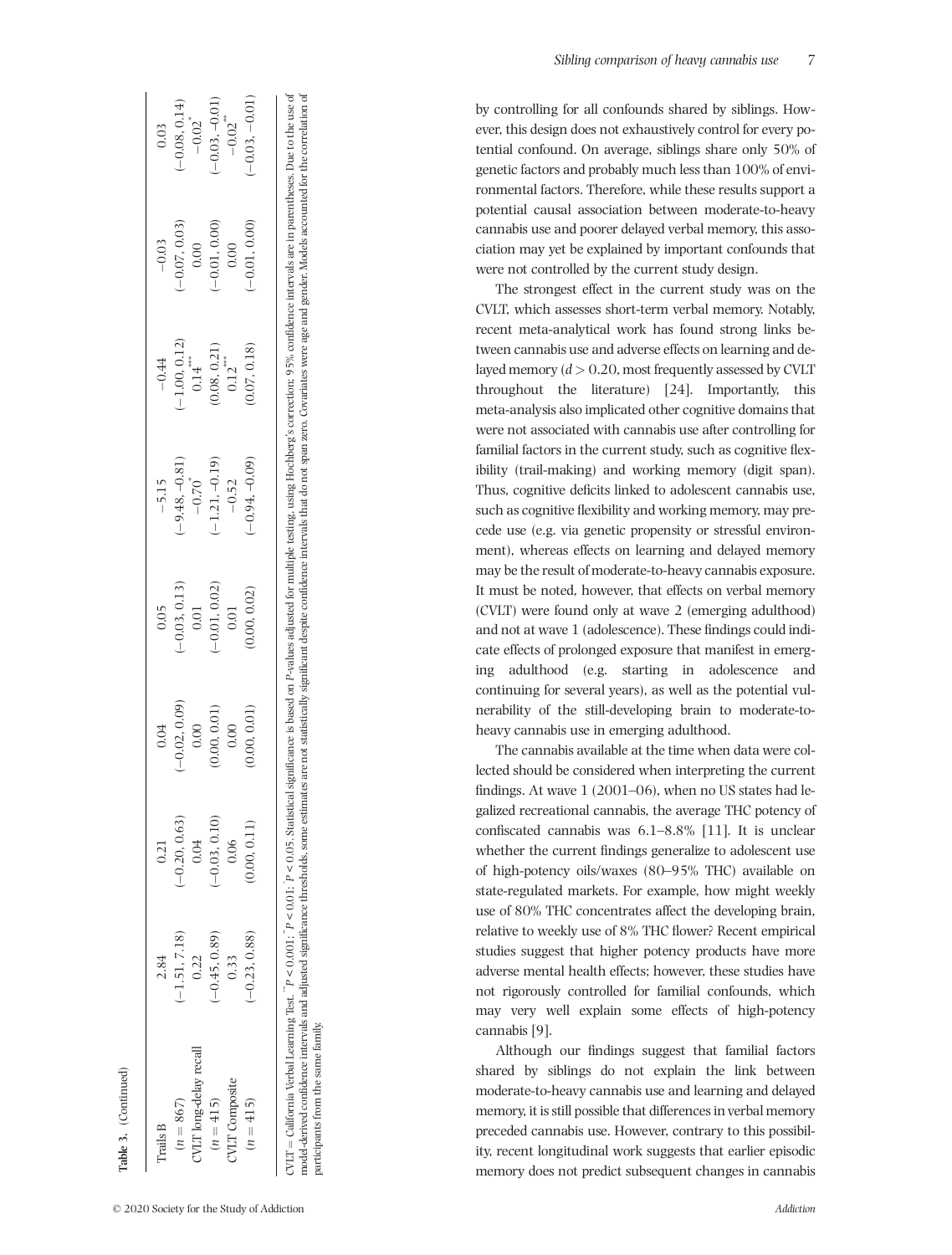| j<br>ł<br>I<br>i<br>I<br>ļ<br> <br> <br>ł<br>č<br>i                                                     |
|---------------------------------------------------------------------------------------------------------|
| Ì<br>ļ<br>l                                                                                             |
| ֓֕֕֡<br>j<br>l<br>i<br>֬֕֓֕֓֡<br>Ì                                                                      |
| ֧֧֧֧֧֧֧֧ׅ֧֚֚֚֚֚֚֚֚֚֚֚֚֚֚֚֚֚֚֚֚֚֚֚֝֡֓֝֓֝֓֝֓֝֓֝֬֜֓<br>j<br>I<br>١<br>l<br>.<br>.<br>.<br>į<br>i           |
| l<br>ļ<br>Ì<br>l<br>֕<br>֕<br>i<br>֕<br>I<br>I<br>l<br>۱<br>I<br>ì<br>ł                                 |
| ׇ֚֬֡<br>ׇ֘֝<br>$\ddot{\phantom{a}}$<br> <br> <br> <br>į<br>i<br>$\overline{\phantom{a}}$<br>j<br>ţ<br>I |
| i<br>l<br>l<br>i<br>I                                                                                   |
| I<br>j<br>I<br>l<br>ļ<br>Ì<br>֕                                                                         |
| ¢<br>Ś<br>₹<br>í                                                                                        |

|                           | Between-family effects                                                 |                                                               |                     |                      | Within-family effects |                      |                      |                                                                                                                                                                                                                                                                                                                                                                                                                                                                                                                                                          |
|---------------------------|------------------------------------------------------------------------|---------------------------------------------------------------|---------------------|----------------------|-----------------------|----------------------|----------------------|----------------------------------------------------------------------------------------------------------------------------------------------------------------------------------------------------------------------------------------------------------------------------------------------------------------------------------------------------------------------------------------------------------------------------------------------------------------------------------------------------------------------------------------------------------|
| Cognitive outcome         | Ever used                                                              | Onset of regular use                                          | Life-time frequency | 6-month frequency    | Ever used             | Onset of regular use | Life-time frequency  | 6-month frequency                                                                                                                                                                                                                                                                                                                                                                                                                                                                                                                                        |
| Wave 1                    |                                                                        |                                                               |                     |                      |                       |                      |                      |                                                                                                                                                                                                                                                                                                                                                                                                                                                                                                                                                          |
| $(mean age = 17)$         |                                                                        |                                                               |                     |                      |                       |                      |                      |                                                                                                                                                                                                                                                                                                                                                                                                                                                                                                                                                          |
| Stroop word               | 0.64                                                                   | 0.27                                                          | 0.00                | 0.00                 | 0.23                  | 0.09                 | $-0.01$              | 0.04                                                                                                                                                                                                                                                                                                                                                                                                                                                                                                                                                     |
| $(n = 1188)$              | $(-1.91, 3.18)$                                                        | $(-0.12, 0.66)$                                               | $(-0.03, 0.03)$     | $(-0.06, 0.07)$      | $(-1.95, 2.42)$       | $(-0.58, 0.76)$      | $(-0.04, 0.03)$      | $(-0.03, 0.12)$                                                                                                                                                                                                                                                                                                                                                                                                                                                                                                                                          |
| <b>Block</b> design       | $-1.82$                                                                | 0.38                                                          | $-0.03$             | $0.01$               | $-0.11$               | $-0.08$              | $0.01$               | $0.07$                                                                                                                                                                                                                                                                                                                                                                                                                                                                                                                                                   |
| $(n = 1106)$              |                                                                        | $(-0.09, 0.86)$                                               | $(-0.07, 0.01)$     | $(-0.07, 0.09)$      | $(-2.20, 1.97)$       | $(-0.60, 0.44)$      | $(-0.03, 0.04)$      | (0.00, 0.14)                                                                                                                                                                                                                                                                                                                                                                                                                                                                                                                                             |
| Digit span                |                                                                        | 0.24                                                          | 0.01                | 0.04                 | 0.43                  | 0.10                 | 0.00                 | 0.00                                                                                                                                                                                                                                                                                                                                                                                                                                                                                                                                                     |
| $(n = 481)$               | $\begin{array}{c}(-5.81, \, 2.17)\\ 1.21\\(-0.01, \, 2.42)\end{array}$ | (0.06, 0.42)                                                  | (0.00, 0.03)        | (0.01, 0.07)         | $(-0.31, 1.16)$       | $(-0.12, 0.31)$      | $(-0.02, 0.01)$      | $(-0.03, 0.03)$                                                                                                                                                                                                                                                                                                                                                                                                                                                                                                                                          |
| Vocabulary                | $-2.60$                                                                | $0.10\,$                                                      | $-0.02$             | $0.07$               | $-1.01$               | 0.09                 | $-0.01$              | $0.01$                                                                                                                                                                                                                                                                                                                                                                                                                                                                                                                                                   |
| $(n = 1105)$              | $(-6.12, 0.91)$                                                        | $(-0.43, 0.62)$ $0.48$                                        | $(-0.06, 0.01)$     | (0.00, 0.14)         | $(-3.27, 1.24)$       | $(-0.40, 0.58)$      | $(-0.04, 0.03)$      | $(-0.05, 0.08)$                                                                                                                                                                                                                                                                                                                                                                                                                                                                                                                                          |
| $\supseteq$               |                                                                        |                                                               | $-0.05$             | 0.08                 | $-1.27$               | $0.01$               | 0.00                 | 0.09                                                                                                                                                                                                                                                                                                                                                                                                                                                                                                                                                     |
| $(n = 1103)$              | $\begin{array}{c} -4.41 \\ (-10.48, 1.66) \end{array}$                 | $(-0.35, 1.31)$<br>-0.13                                      | $(-0.12, 0.01)$     | $(-0.05, 0.20)$      | $(-4.47, 1.93)$       | $(-0.73, 0.74)$      | $(-0.05, 0.05)$      | $(-0.02, 0.19)$                                                                                                                                                                                                                                                                                                                                                                                                                                                                                                                                          |
| Trails $\Lambda$          |                                                                        |                                                               | $0.01$              | $-0.03$              | $1.17\,$              | $-0.21$              | $-0.01$              | $0.01\,$                                                                                                                                                                                                                                                                                                                                                                                                                                                                                                                                                 |
| $(n = 1191)$              | $\begin{array}{c} 1.61 \\ (-1.61, 4.83) \\ -1.19 \end{array}$          | $(-0.60, 0.34)$                                               | $(-0.03, 0.04)$     | $(-0.11, 0.05)$      | $(-1.64, 3.97)$       | $(-0.90, 0.49)$      | $(-0.05, 0.03)$      | $(-0.06, 0.09)$                                                                                                                                                                                                                                                                                                                                                                                                                                                                                                                                          |
| $\operatorname{Trails}$ B |                                                                        | $-0.03$                                                       | $-0.01$             | 0.06                 | 0.59                  | 0.22                 | $-0.01$              | $-0.01$                                                                                                                                                                                                                                                                                                                                                                                                                                                                                                                                                  |
| $(n = 1169)$              | $(-4.93, 2.54)$                                                        | $(-0.53, 0.46)$                                               | $(-0.05, 0.04)$     | $(-0.04, 0.15)$      | $(-2.54, 3.73)$       | $(-0.47, 0.91)$      | $(-0.06, 0.04)$      | $(-0.09, 0.08)$                                                                                                                                                                                                                                                                                                                                                                                                                                                                                                                                          |
| CVLT long-delay recall    | $-0.04$                                                                | 0.05                                                          | $-0.01$             | $-0.01$              | $-0.20$               | 0.08                 | $-0.01$              | $-0.01$                                                                                                                                                                                                                                                                                                                                                                                                                                                                                                                                                  |
| $(n = 479)$               | $(-0.49, 0.41)$                                                        | $(-0.02, 0.13)$                                               | $(-0.01, 0.00)$     | $(-0.02, 0.01)$      | $(-0.54, 0.15)$       | $(-0.01, 0.16)$      | $(-0.01, 0.00)$      | $(-0.02, 0.00)$                                                                                                                                                                                                                                                                                                                                                                                                                                                                                                                                          |
| CVLT composite            | $-0.01$                                                                | 0.06                                                          | $-0.01$             | $-0.01$              | $-0.30$               | 0.04                 | $-0.01$ <sup>*</sup> | $-0.01$                                                                                                                                                                                                                                                                                                                                                                                                                                                                                                                                                  |
| $(n = 479)$               | $(-0.44, 0.42)$                                                        | (0.00, 0.12)                                                  | $-0.01, 0.00$       | $(-0.02, 0.01)$      | $(-0.61, 0.02)$       | $(-0.04, 0.12)$      | $-0.01, -0.00$       | $-0.03, 0.00$                                                                                                                                                                                                                                                                                                                                                                                                                                                                                                                                            |
| Wave 2                    |                                                                        |                                                               |                     |                      |                       |                      |                      |                                                                                                                                                                                                                                                                                                                                                                                                                                                                                                                                                          |
| $(mean age = 23)$         |                                                                        |                                                               |                     |                      |                       |                      |                      |                                                                                                                                                                                                                                                                                                                                                                                                                                                                                                                                                          |
| Stroop word               | $-2.47$                                                                | 0.15                                                          | $-0.02$             | $-0.09$ <sup>*</sup> | 0.69                  | $-0.29$              | $0.02\,$             | 0.07                                                                                                                                                                                                                                                                                                                                                                                                                                                                                                                                                     |
| $(n = 874)$               | $(-5.23, 0.29)$<br>$2.77$<br>$(-2.85, 8.40)$<br>0.91                   | $\begin{array}{c}(-0.25,0.54)\\0.52\\(-0.04,1.08)\end{array}$ | $(-0.06, 0.03)$     | $(-0.15, -0.03)$     | $(-2.89, 4.28)$       | $(-0.82, 0.25)$      | $(-0.03, 0.06)$      | $(-0.03, 0.16)$                                                                                                                                                                                                                                                                                                                                                                                                                                                                                                                                          |
| <b>Block</b> design       |                                                                        |                                                               | 0.00                | 0.06                 | $-0.23$               | 0.79                 | $0.03\,$             | $-0.05$                                                                                                                                                                                                                                                                                                                                                                                                                                                                                                                                                  |
| $(n = 790)$               |                                                                        |                                                               | $(-0.07, 0.07)$     | $(-0.04, 0.16)$      | $(-3.94, 3.49)$       | (0.17, 1.42)         | $(-0.02, 0.08)$      | $(-0.13, 0.03)$                                                                                                                                                                                                                                                                                                                                                                                                                                                                                                                                          |
| Digit span                |                                                                        |                                                               | $0.02\,$            | 0.04                 | 0.57                  | $-0.04$              | $-0.01$              | $-0.01$                                                                                                                                                                                                                                                                                                                                                                                                                                                                                                                                                  |
| $(n = 416)$               | $(-0.84, 2.66)$                                                        | $(-0.15, 0.23)$                                               | (0.00, 0.04)        | (0.00, 0.08)         | $(-0.63, 1.77)$       | $(-0.27, 0.19)$      | $(-0.03, 0.01)$      | $(-0.05, 0.02)$                                                                                                                                                                                                                                                                                                                                                                                                                                                                                                                                          |
| Trails $A$                | 5.05                                                                   | 0.12                                                          | 0.02                | 0.05                 | 2.13                  | $-0.31$              | 0.03                 | 0.03                                                                                                                                                                                                                                                                                                                                                                                                                                                                                                                                                     |
| $(n = 875)$               | $(-0.07, 10.16)$                                                       | $(-0.38, 0.63)$                                               | $(-0.04, 0.07)$     | $(-0.05, 0.14)$      | $(-2.44, 6.71)$       | $(-1.01, 0.40)$      | $(-0.03, 0.08)$      | $(-0.08, 0.14)$                                                                                                                                                                                                                                                                                                                                                                                                                                                                                                                                          |
|                           |                                                                        |                                                               |                     |                      |                       |                      |                      | $(Continuous) % The function $\rho$ is a function of $\rho$ in $\mathbb{R}^d \times \mathbb{R}^d$, where $\rho$ is a function of $\rho$ in $\mathbb{R}^d \times \mathbb{R}^d$. Then, $\rho$ is a function of $\rho$ in $\mathbb{R}^d \times \mathbb{R}^d \times \mathbb{R}^d$, where $\rho$ is a function of $\rho$ in $\mathbb{R}^d \times \mathbb{R}^d \times \mathbb{R}^d$, where $\rho$ is a function of $\rho$ in $\mathbb{R}^d \times \mathbb{R}^d \times \mathbb{R}^d$, where $\rho$ is a function of $\rho$ in $\mathbb{R}^d \times \mathbb{R}^$ |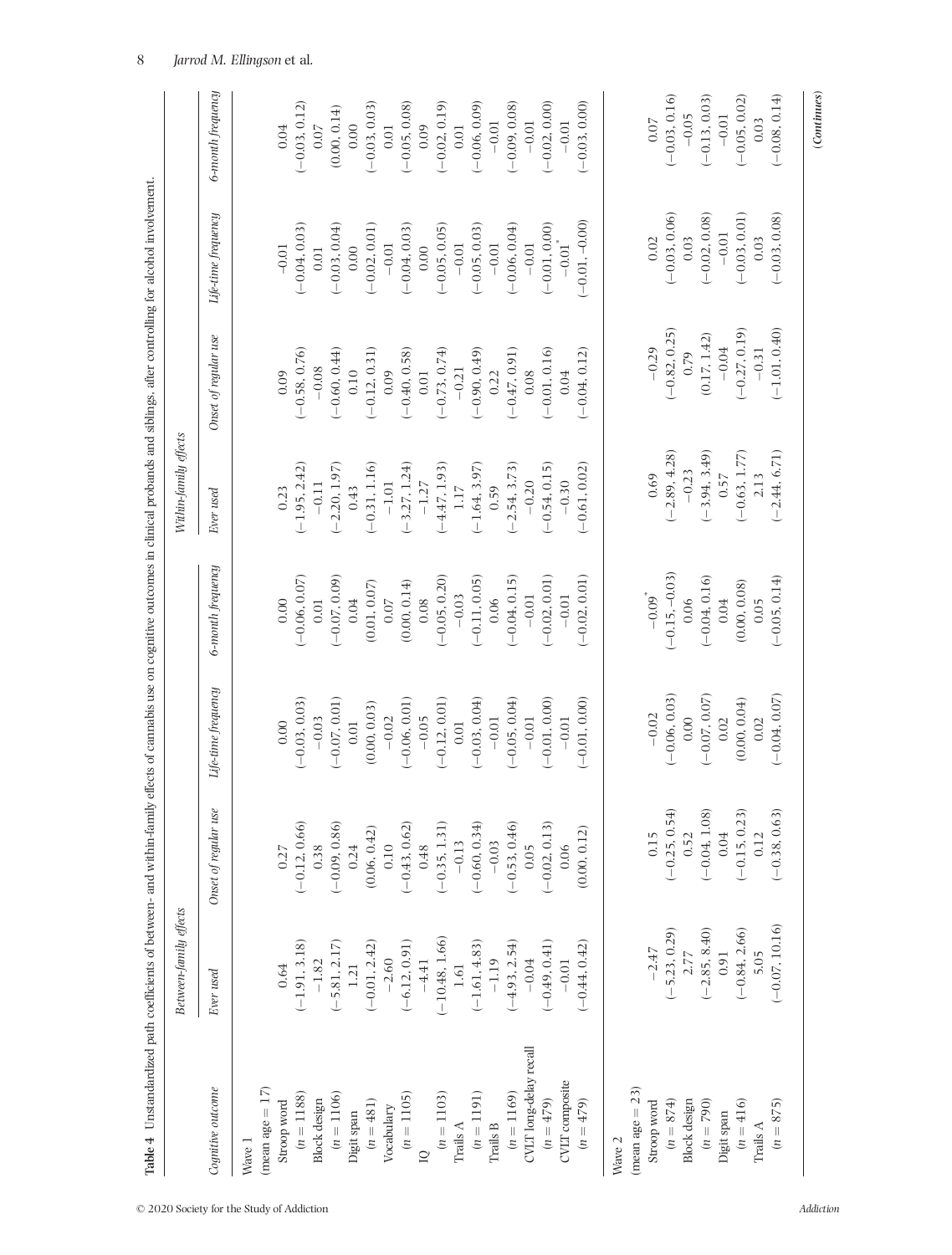| Trails B               | 2.45          | 0.11            | 0.02            | 0.07            | $-5.48$           | $-0.39$         | $-0.05$         | 0.03                 |
|------------------------|---------------|-----------------|-----------------|-----------------|-------------------|-----------------|-----------------|----------------------|
| $(n = 867)$            | $-2.03, 6.94$ | $(-0.36, 0.57)$ | $(-0.04, 0.08)$ | $(-0.01, 0.15)$ | $(-10.02, -0.94)$ | $(-1.03, 0.26)$ | $(-0.10, 0.01)$ | $(-0.08, 0.14)$      |
| JVLT long-delay recall | 0.28          | 0.06            | 0.00            | 0.00            | $-0.69$           | 0.14            | 0.00            | $-0.02$ <sup>*</sup> |
| $(n = 415)$            | $-0.38, 0.93$ | $(-0.02, 0.13)$ | $(-0.01, 0.01)$ | $(-0.01, 0.02)$ | $(-1.21, -0.17)$  | 0.06, 0.23      | $(-0.01, 0.01)$ | $-0.03, -0.01$       |
| <b>JVLT</b> composite  | 0.37          | 0.07            | 0.00            | 0.00            | $-0.51$           | 0.12            | 0.00            | $-0.02$ <sup>*</sup> |
| $(n = 415)$            | $-0.17, 0.90$ | 0.01, 0.13)     | $(-0.01, 0.01)$ | $(-0.01, 0.01)$ | $(-0.95, -0.08)$  | 0.05, 0.19      | $-0.01, 0.00$   | $(-0.03, -0.01)$     |

(e.g. ever used alcohol was included as a covariate for models of ever used cannabis). Models accounted for the correlation of participants from the same family. (e.g. ever used alcohol was included as a covariate for models of ever used cannabis). Models accounted for the correlation of participants from the same family. each cannabis measure each cannabis measure

confidence intervals and adjusted significance thresholds, some estimates are not statistically significant despite confidence intervals that do not span zero. Covariates were age, gender and measures of alcohol involvemen

use [38]. Additionally, given that participants here used, on average, 2 days per week, some observed effects could have been the residual effects of recent use. Thus, additional work is needed to examine the residual effects of adolescent cannabis use. Finally, while a majority of discordant twin studies have found little evidence that cannabis use causes poorer cognitive functioning [4 –6], this study was the first among family ‐controlled studies to assess verbal memory or to examine a sample primarily comprised of moderate ‐ to ‐heavy cannabis users. However, the current study design only controls familial factors shared by siblings, and siblings may differ on important confounds that underlie the observed effects of cannabis use on poorer verbal memory.

# **Future directions**

Given the contrast between findings from the current study and other family ‐controlled studies examining cannabis use, this study points to a clear need for additional family-controlled studies of samples with moderate-toheavy cannabis use. Cannabis use lies on a continuum, and previous family ‐controlled studies have used samples primarily comprising individuals who exhibit few externalizing problems and use cannabis infrequently. From these studies, many have concluded that cannabis use does not have direct adverse effects on cognitive functioning. These studies do not, however, inform how moderate-to-heavy cannabis exposure affects cognitive functioning. Further, sample selection is known to affect how drug-related problems relate to each other [39], and the observed relationships between drug use and its consequences may also vary based on sample selection criteria (e.g. characteristics self‐selecting into studies).

Future studies may also include polygenic scores in multi ‐level approaches to control for important risk factors, such as genetic factors, that may underlie sibling differences in cognitive functioning. Importantly, however, the appropriate summary statistics [from large ‐scale genome ‐ wide association studies (GWAS)] are not yet available to infer valid polygenic scores in individuals with non ‐European ancestry. For example, polygenic scores were originally included in the current study but were removed, given the ethnic diversity of participants and concerns about under‐ or overestimating the variance explained in cognitive measures by polygenic scores [40]. Clearly, GWAS studies are needed on more diverse samples to help move this and other public health research forward.

The National Institute on Drug Abuse (NIDA) Adolescent Brain Cognitive Development (ABCD) study is also intended to address many of the aforementioned pitfalls by recruiting a large national sample of youth before initiating drug use (wave 1, ages 9 –10), oversampling under ‐represented segments of the US population (e.g.

**Table 4.** (Continued)

lable 4. (Continued)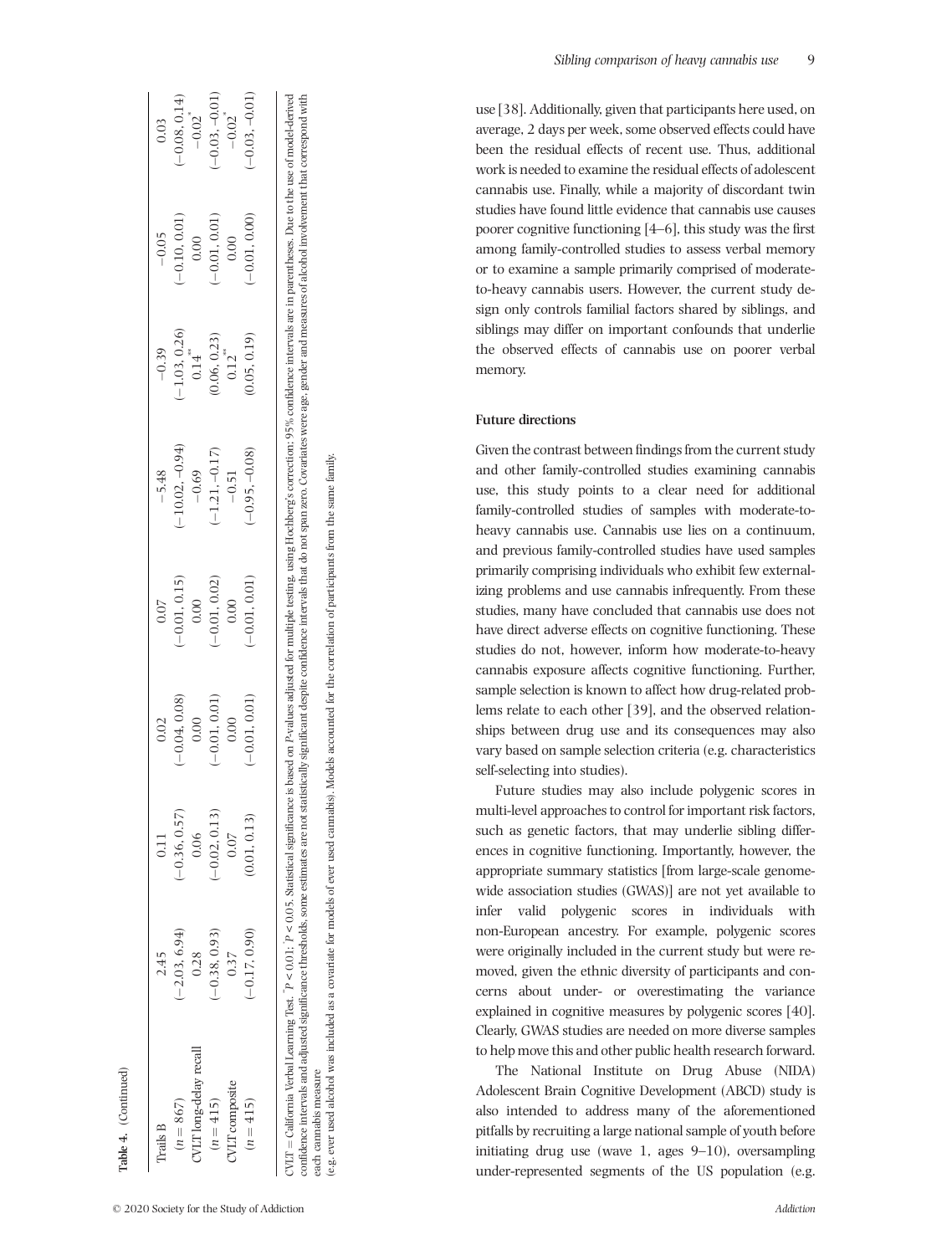

Figure I The sibling difference in delayed verbal memory, based on sibling differences in (a) age of onset of monthly use and (b) frequency of use in the past 6 months. Error bars represent standard errors around the point estimate. For age of onset (a), using cannabis 2 or more years earlier than one's sibling was associated with a 0.40 standard deviation decrease in delayed verbal memory performance, relative to the mean performance of participants from the same family (i.e. after accounting for familial factors shared by siblings). For frequency of use (b), using cannabis 2 or more days per week than one's sibling was associated with a 0.23 standard deviation decrease in delayed verbal memory performance, relative to the mean performance of participants from the same family (i.e. after accounting for familial factors) CVLT = California Verbal Learning Test

African Americans, children in rural/non‐urban school districts) and including a subsample of twins [41]. The ABCD study will be an invaluable resource for examining the risk factors and consequences of drug use in a population‐based sample. In addition, the ABCD study included a brief screening to identify and recruit children at risk for early cannabis use to ensure that a proportion of the participants was at‐risk youth. This screener includes items about child externalizing behavior (e.g. property destruction, stealing, lying/cheating and disobedience at school) and parental smoking [42]. These factors are linked to early cannabis exposure among youth, which is associated with numerous adverse outcomes (e.g. poorer educational achievement, substance use disorders) that are less prominent in population‐based samples [43,44]. Thus, including diverse and at‐risk samples of youth, such as those in the current study and those recruited for the ABCD

**Clinical and public health implications**

cannabis use on the developing brain.

Due to changes in the legality of recreational and medical cannabis and widespread access in many states, valid empirical data must be available to inform policy and public health decisions, including how cannabis use may affect the developing brain. The current findings, along with the broader literature, suggest that there may be incentive for delaying cannabis use and that adverse effects may increase with the intensity of use. By extension, the current findings suggest that legal market, high‐potency products may be particularly harmful, especially to the developing brain. Finally, it is critical to understand whether specific individuals (e.g. at‐risk youth) are particularly susceptible

study, may help to elucidate the range of consequences of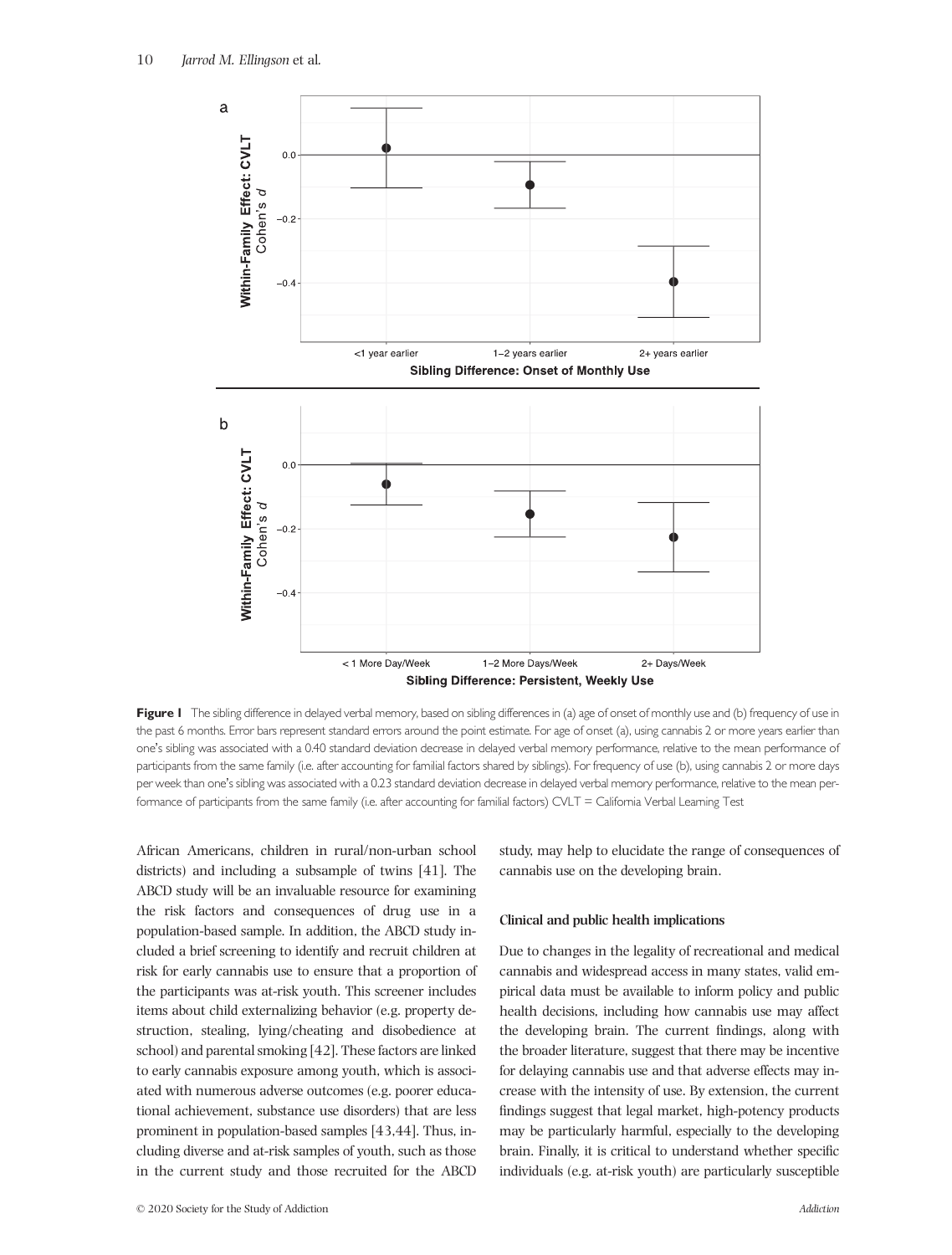to the adverse effects of cannabis use, thereby informing how to effectively target prevention efforts.

## **Summary**

The current study used a quasi-experimental, family‐controlled design to examine the effects of cannabis use in a high-risk sample of adolescent sibling pairs. In contrast to previous co‐twin‐controlled designs, findings suggest that an earlier onset of regular use and persistent use may adversely affect cognitive functioning. Thus, recruiting high‐risk genotyped samples for family‐controlled studies may be a critical step forward for understanding the potential effects of drug use.

# **Acknowledgements**

This research was supported by the National Institute on Alcohol Abuse and Alcoholism Grant AA026635 (J.M.E.) and the National Institute on Drug Abuse Grants DA032555 (C.J.H.), DA035804 (C.J.H.), DA042755 (C.J.H.), DA017637 (J.M.R.), and DA011015 (J.K.H.). We thank the participants of the clinical studies of the Center for the Genetics and Treatment of Antisocial Drug Dependence (DA011015), as well as the many research staff who made this study possible. We greatly appreciate reviewer and editor feedback that highlighted important limitations to polygenic scores when based on genome‐wide association studies and applied to target samples with different ancestries. Further, we also thank Matthew Keller for his helpful input regarding the potential biases of polygenic scores.

## **Declaration of interests**

None.

#### **Author contributions**

**Jarrod M. Ellingson:** Conceptualization; formal analysis; visualization. **J. Megan Ross:** Conceptualization. **Evan Winiger:** Formal analysis. **Michael C. Stallings:** Funding acquisition; investigation; methodology. **Robin P. Corley:** Data curation; investigation; methodology. **Naomi P. Friedman:** Formal analysis; supervision. **John K. Hewitt:** Funding acquisition; investigation; methodology. **Susan F. Tapert:** Investigation. **Sandra A. Brown:** Funding acquisition; investigation; methodology. **Tamara L. Wall:** Funding acquisition; investigation; methodology. **Christian J. Hopfer:** Funding acquisition; investigation; methodology; supervision.

## **References**

1. Fergusson D. M., Horwood L. J., Swain‐Campbell N. Cannabis use and psychosocial adjustment in adolescence and young adulthood. *Addiction* 2002; **97**: 1123–35.

- 2. Lynskey M., Hall W. The effects of adolescent cannabis use on educational attainment: a review. *Addiction* 2000; **95**: 1621–30.
- 3. Meier M. H., Caspi A., Ambler A., Harrington H., Houts R., Keefe R. S. E., *et al*. Persistent cannabis users show neuropsychological decline from childhood to midlife. *Proc Natl Acad Sci USA* 2012; **109**: E2657–E2664.
- 4. Jackson N. J., Isen J. D., Khoddam R., Irons D., Tuvblad C., Iacono W. G., *et al*. Impact of adolescent marijuana use on intelligence: results from two longitudinal twin studies. *Proc Natl Acad Sci USA* 2016; **113**: E500–E508.
- 5. Meier M. H., Caspi A., Danese A., Fisher H. L., Houts R., Arseneault L.,*et al*. Associations between adolescent cannabis use and neuropsychological decline: a longitudinal co-twin control study. *Addiction* 2017; **113**: 257–65.
- 6. Ross J. M., Ellingson J. M., Rhee S. H., Hewitt J. K., Corley R. P., Lessem J. M., *et al*. Investigating the causal effects of cannabis use on cognitive function with a quasi‐experimental co‐twin design. *Drug Alcohol Depend* 2020; **206**: 107712.
- 7. Moore W., Pedlow S., Krishnamurty P., Wolter K. National Longitudinal Survey of Youth (NLSY97). Chicago, IL: National Opinion Research Center; 2000.
- 8. Miech R. A., Johnston L. D., O'Malley P. M., Bachman J. G., Schulenberg J. E., Patrick M. E. *Monitoring the Future National Results on Drug Use 1975–2017: Secondary School Students*. Ann Arbor, MI: Institute for Social Research; 2018.
- 9. Di Forti M., Sallis H., Allegri F., Trotta A., Ferraro L., Stilo S. A., *et al*. Daily use, especially of high‐potency cannabis, drives the earlier onset of psychosis in cannabis users. *Schizophr Bull* 2013; **40**: 1509–17.
- 10. El Sohly M. A., Ross S. A., Mehmedic Z., Arafat R., Yi B., Banahan B. F. Potency trends of Δ9‐THC and other cannabinoids in confiscated marijuana from 1980–1997. *J Forensic Sci* 2000; **45**: 24–30.
- 11. El Sohly M. A., Mehmedic Z., Foster S., Gon C., Chandra S., Church J. C. Changes in cannabis potency over the last 2 decades (1995–2014): analysis of current data in the United States. *Biol Psychiatry* 2016; **79**: 613–9.
- 12. Huestegge L., Kunert H.‐J., Radach R. Long‐term effects of cannabis on eye movement control in reading. *Psychopharmacology* 2010; **209**: 77–84.
- 13. Solowij N., Jones K. A., Rozman M. E., Davis S. M., Ciarrochi J., Heaven P. C. L., *et al*. Verbal learning and memory in adolescent cannabis users, alcohol users and non‐users. *Psychopharmacology* 2011; **216**: 131–44.
- 14. Gruber S. A., Sagar K. A., Dahlgren M. K., Racine M., Lukas S. E. Age of onset of marijuana use and executive function. *Psychol Addict Behav J Soc Psychol Addict Behav* 2012; **26**: 496–506.
- 15. Fontes M. A., Bolla K. I., Cunha P. J., Almeida P. P., Jungerman F., Laranjeira R. R., *et al*. Cannabis use before age 15 and subsequent executive functioning. *Br J Psychiatr J Ment Sci* 2011; **198**: 442–7.
- 16. Solowij A., Battisti R. The chronic effects of cannabis on memory in humans: a review. *Curr Drug Abuse Rev* 2008; **1**: 81–98 .
- 17. Rubino T., Parolaro D. The impact of exposure to cannabinoids in adolescence: insights from animal models. *Biol Psychiatry* 2016; **79**: 578–85.
- 18. Jacobus J., Tapert S. F. Effects of cannabis on the adolescent brain. *Curr Pharm Des* 2014; **20**: 2186–93.
- 19. Curran V. H., Brignell C., Fletcher S., Middleton P., Henry J. Cognitive and subjective dose‐response effects of acute oral